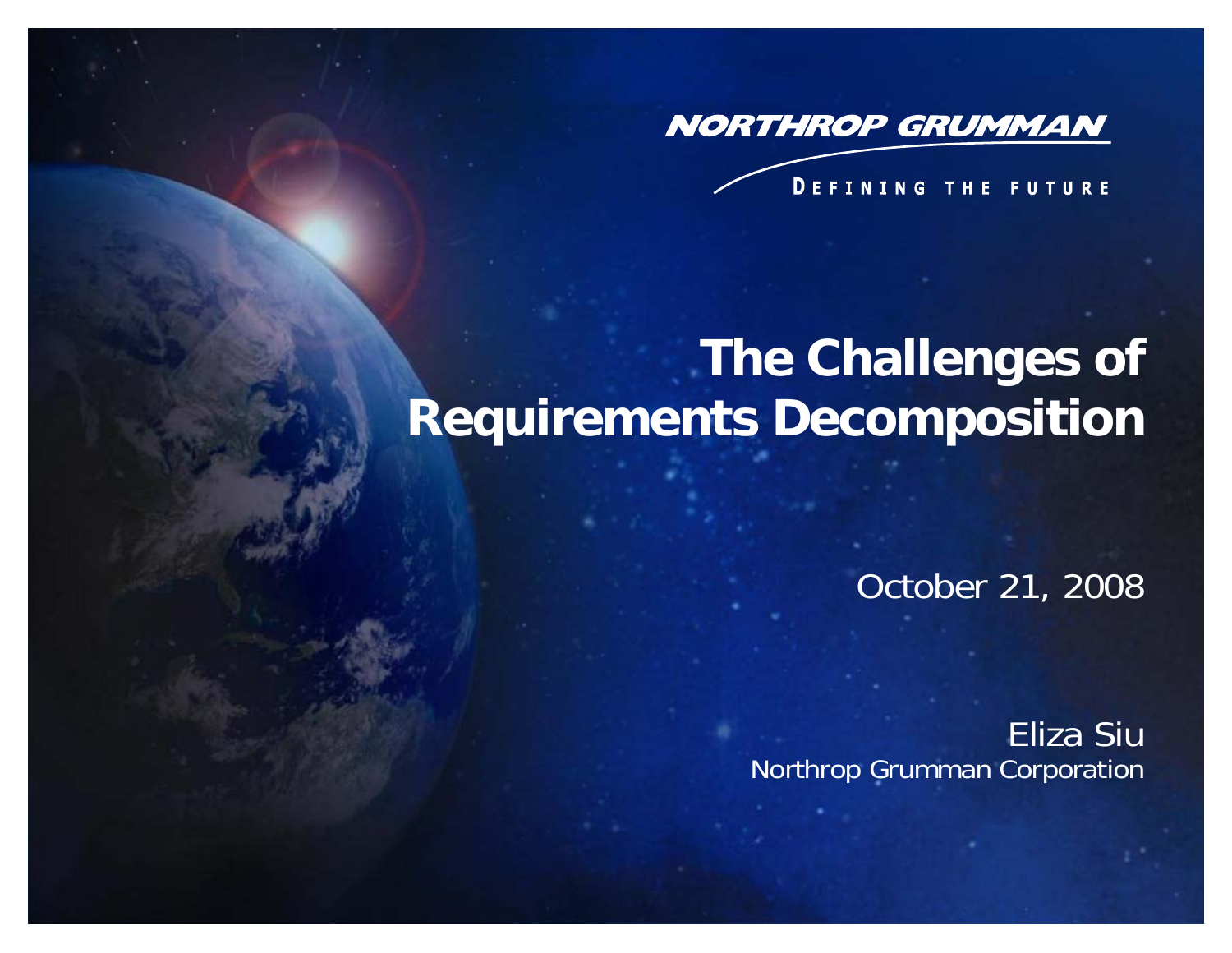



- 1. Introduction Requirement Composition
- 2. Challenge 1 Timing
- 3. Challenge 2 High Level of Accuracy
- 4. Challenge 3 Non-normal Data
- 5. Challenge 4 Simulated Data
- 6. Recommendations
- 7. Conclusion
- 8. Questions and Answers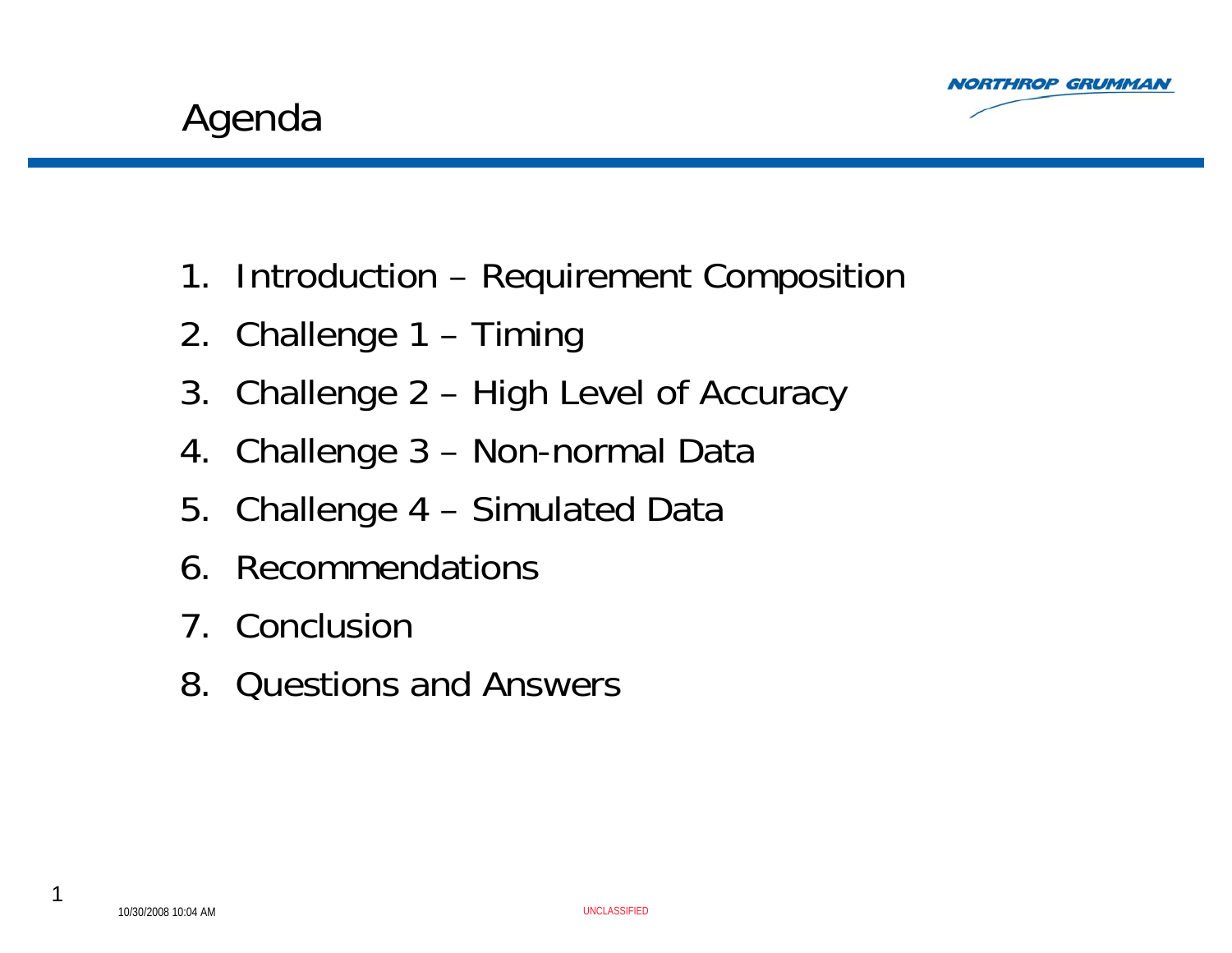

- $\bullet$  What is typically done when requirements are decomposed or flowed down?
	- Split up one function into smaller ones and allocate them to various components, so that when each component performs its function, the entire function will be completed.
	- Performance requirements on timeline/speed/ accuracy, etc. are divided up similarly.
- • Requirements must be verifiable or testable
	- Otherwise, one cannot tell if requirements are implemented correctly.
- •Requirements need to be sold off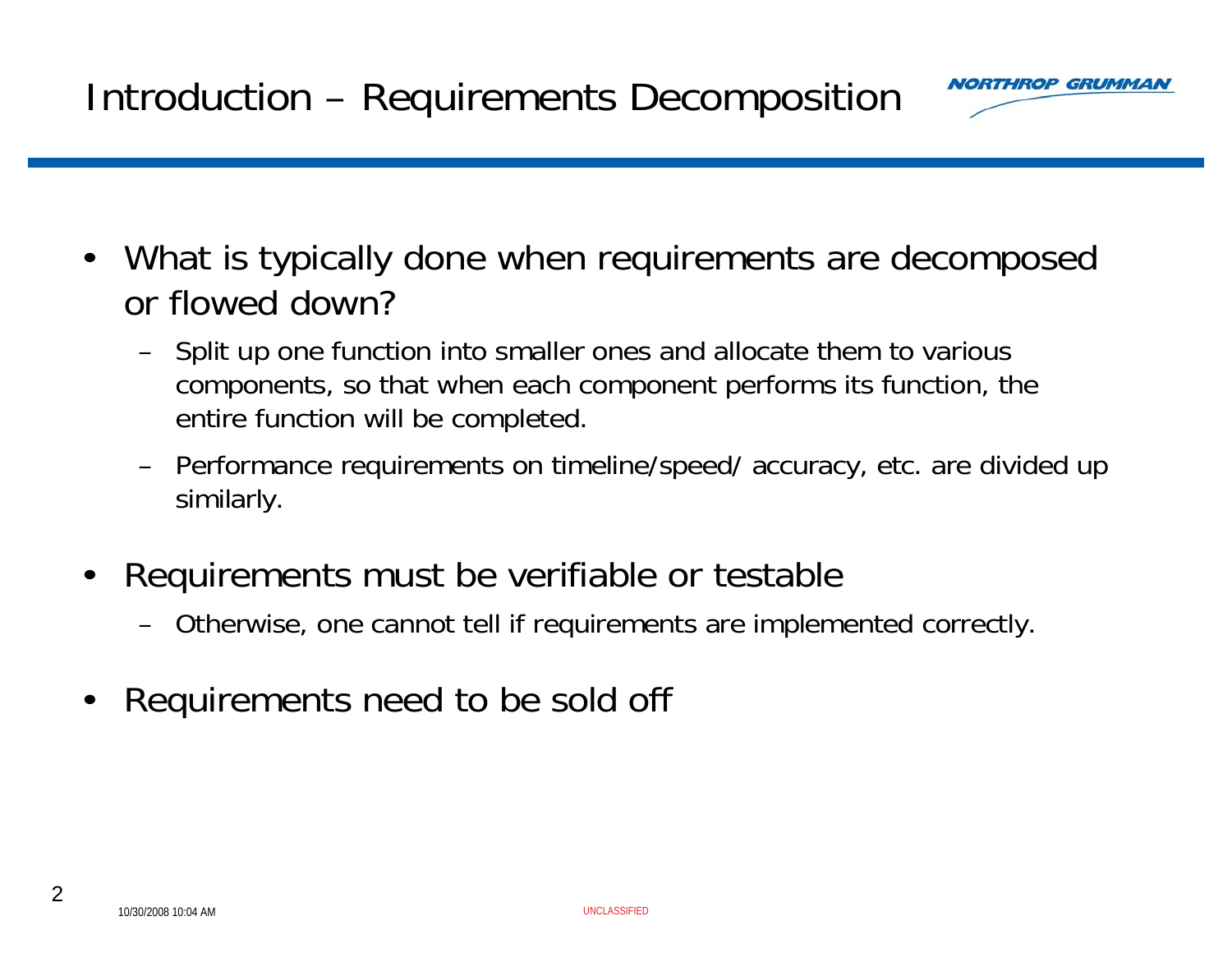## Challenge 1 – Timing (1 of 5)



- $\bullet$  Example 1 – "classic" decomposition
	- The system shall complete the task within 10 sec
		- A shall complete its task within 3 sec.
		- B shall complete its task within 4 sec.
		- C shall complete its task within 2 sec.
		- Margin 1 sec
- • At a minimum
	- The start & end points at each component must be measurable
	- Need a well-defined boundary between the 2 components
		- Won't work if B is an embedded library
		- Architecture & design are important
			- If components are not divided up logically, there will be issues with verifying requirements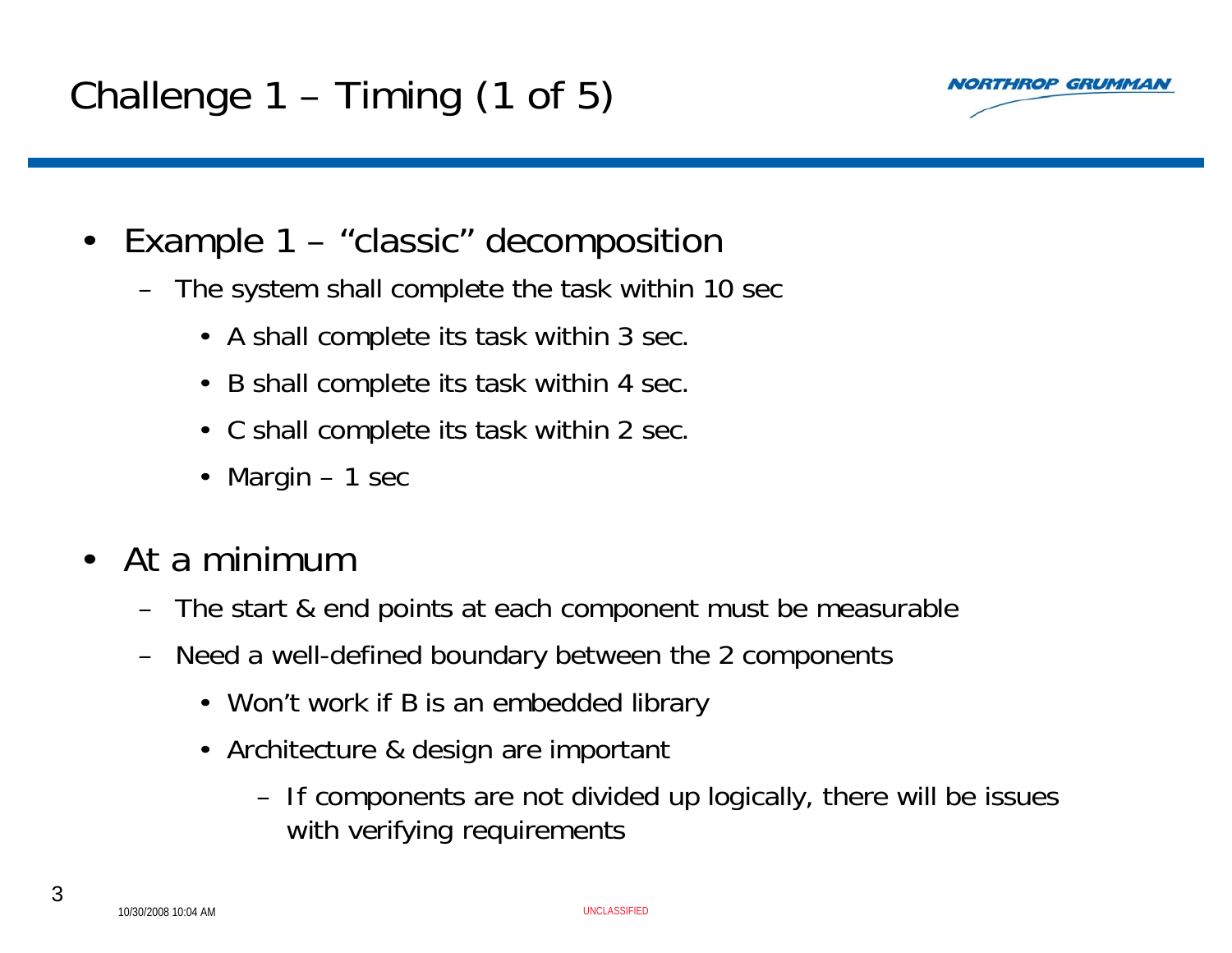

• The classic decomposition works just fine if the 10 seconds is a generous number, and each component's worst case timing is within the allocation.

| Component | Allocation | <b>Typical</b> | Worst case |
|-----------|------------|----------------|------------|
|           |            |                | 2.5        |
|           |            |                |            |
|           |            |                | 1.5        |
| Total     |            |                |            |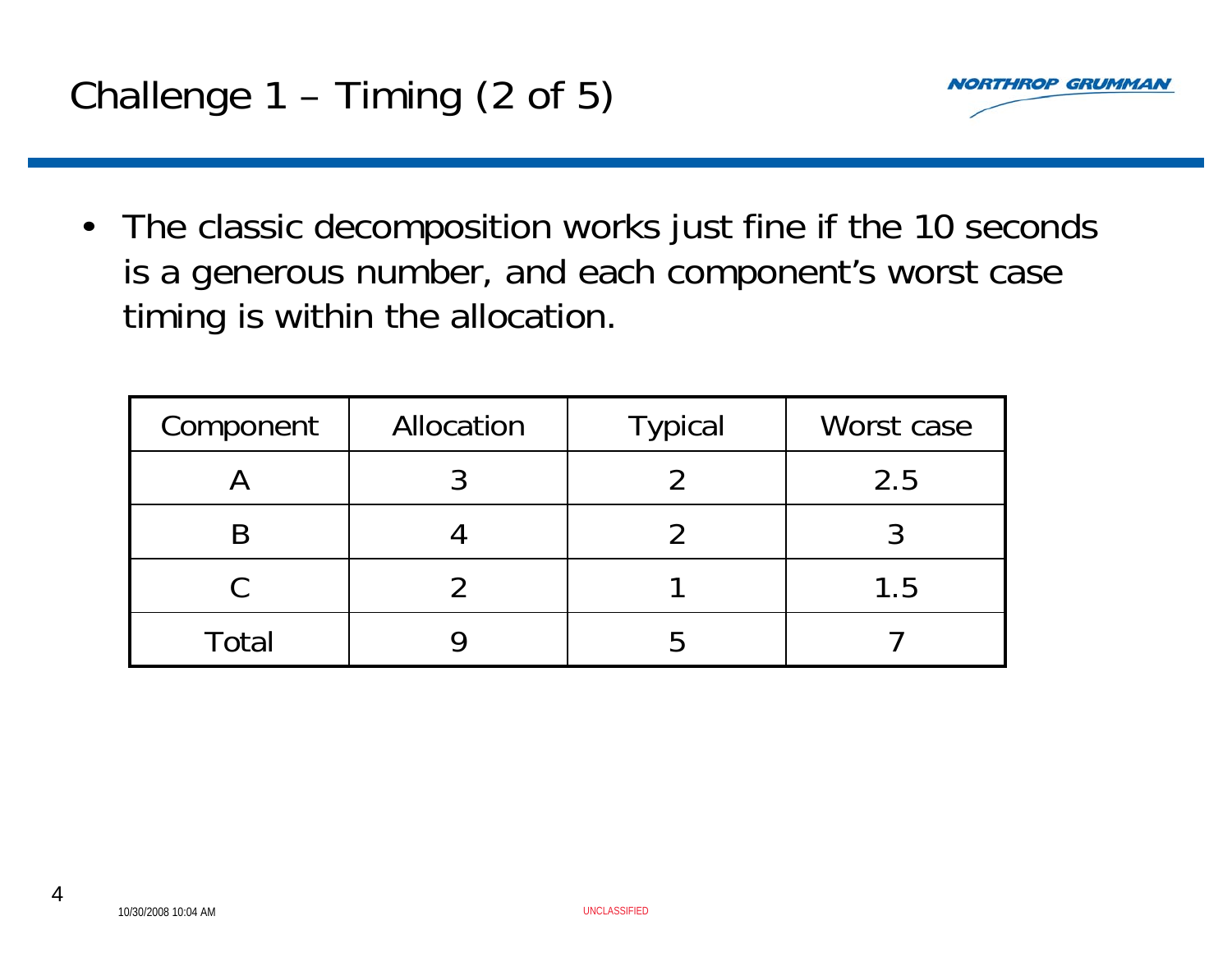

**When the timing is tight** 

| Component    | Allocation | <b>Typical</b> | Worst case |
|--------------|------------|----------------|------------|
|              |            | 2.5            |            |
|              |            |                |            |
|              |            | 1.9            |            |
| <b>Total</b> |            | 8.4            |            |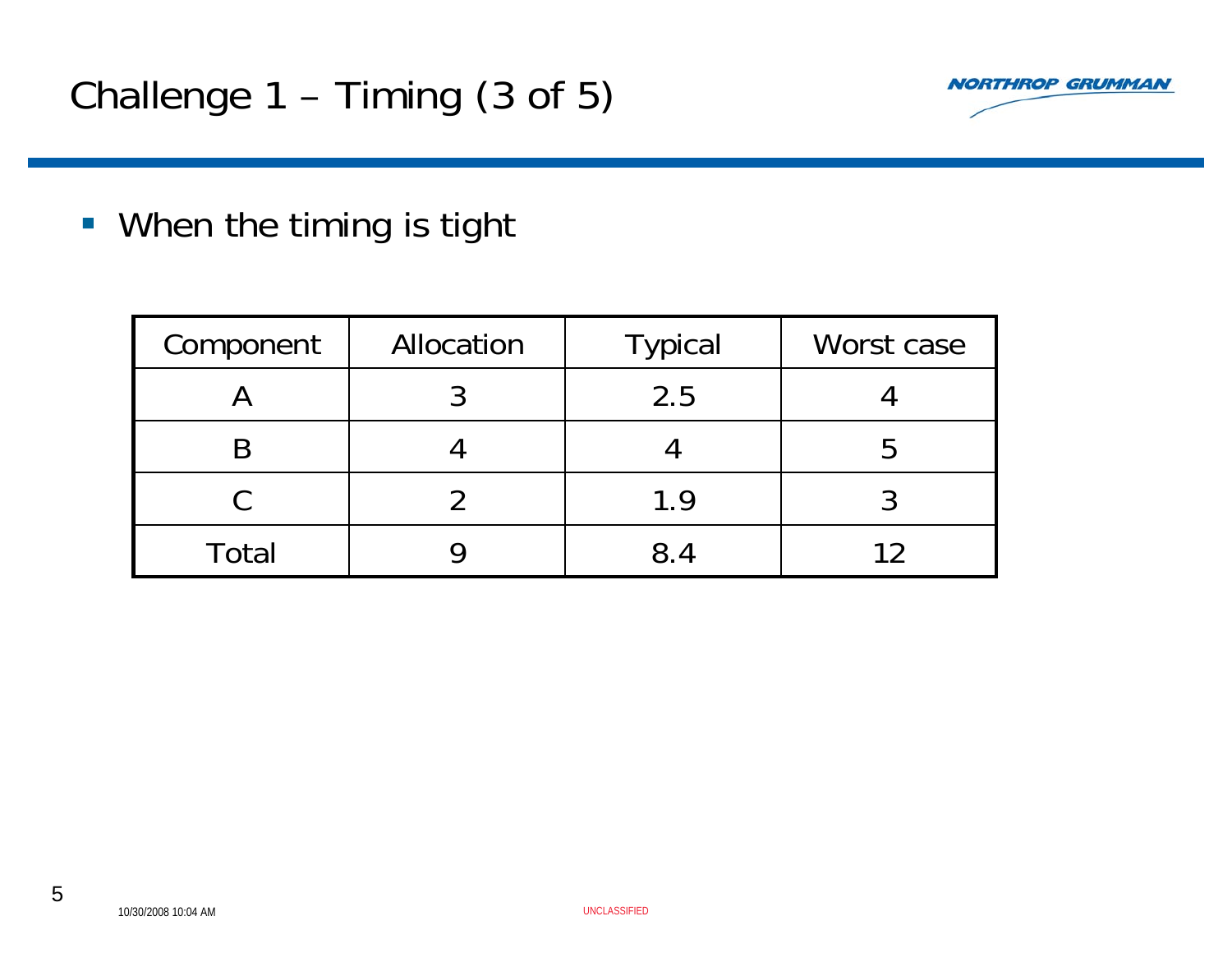

 In the case when the time allowed is very tight, requiring each component to individually satisfy the timing allocation may be a problem.

 $\bullet$  By measuring the time for the whole system, there is a much better chance of passing the requirement.

May need customer agreement to bypass the tests for individual components and test the system.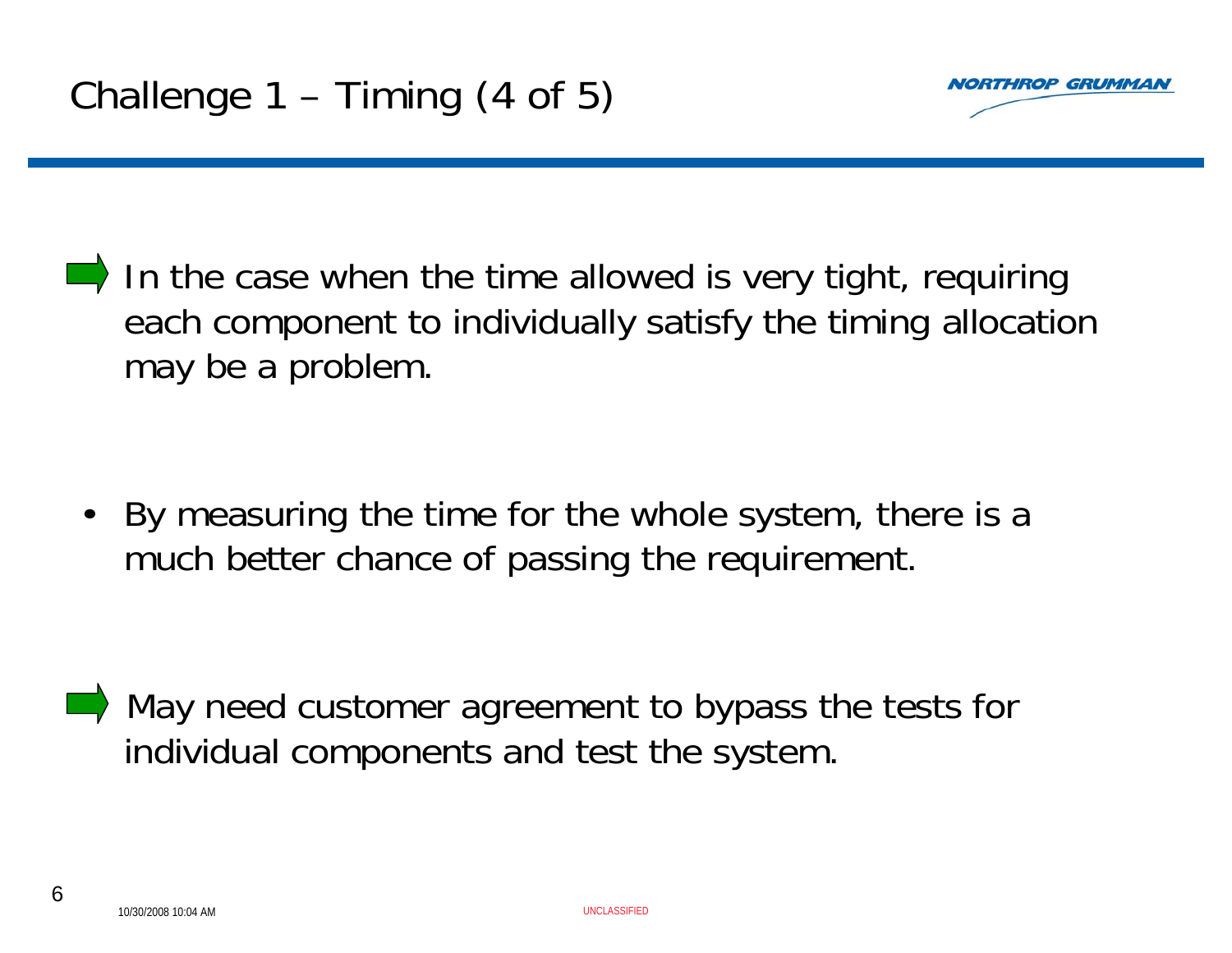### Challenge  $1 -$  Timing (5 of 5)





 $Time = X + Y + Z$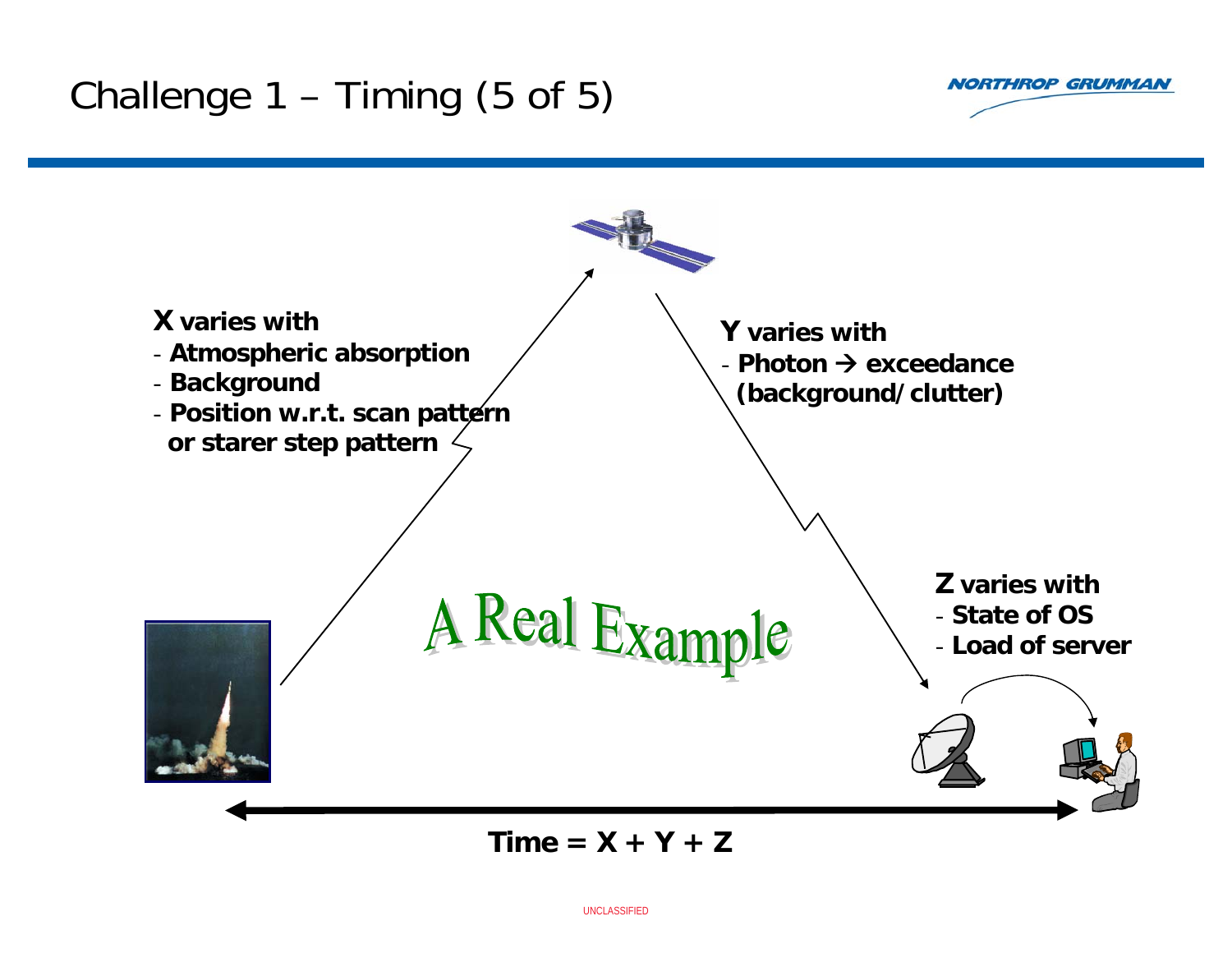

#### •Example 2A

- a) The system shall do something 99% of the time.
- b) The system shall do something 99.99% of the time.

#### •Mathematical distinction

- a) To be able to distinguish 99% from 98%, at least 100 test cases must be run
- b) To be able to distinguish 99.99% from 99.98%, at least 10,000 test cases must be run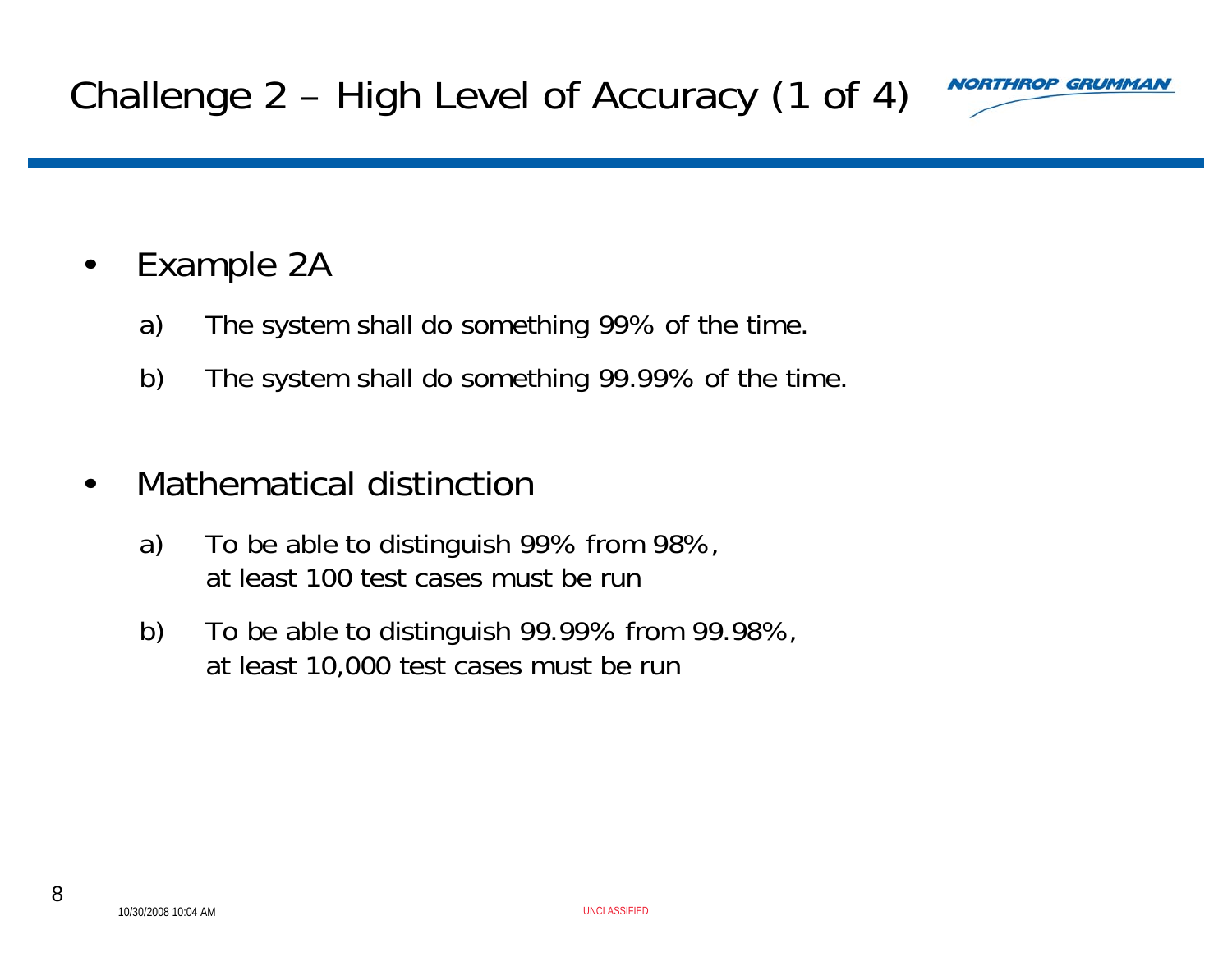

- $\bullet$  In order to obtain results that are statistically meaningful, larger samples are needed, so the no. of test cases needed will be even bigger
- •Cost for running a test can be expensive
- • Therefore, the consequence of higher accuracy must be understood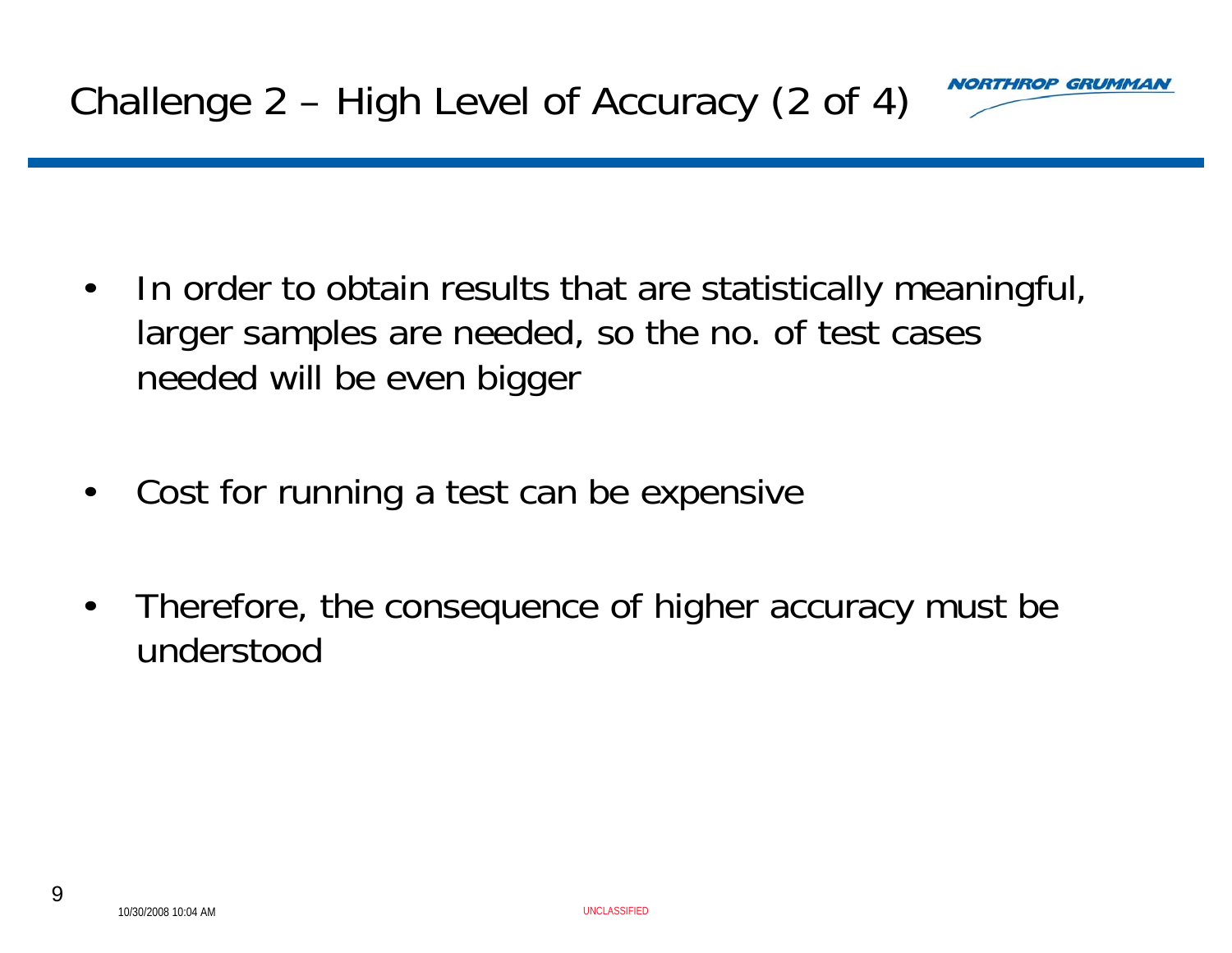

- • Example 2B How does the higher accuracy creep in at decomposition?
	- The system shall do something 0.99 of the time
		- • The accuracy is divided up as follows:
			- A shall do its task 0.9995 of the time
			- B shall do its task 0.9905 of the time
		- •So that 0.9995 X 0.9905 > 0.99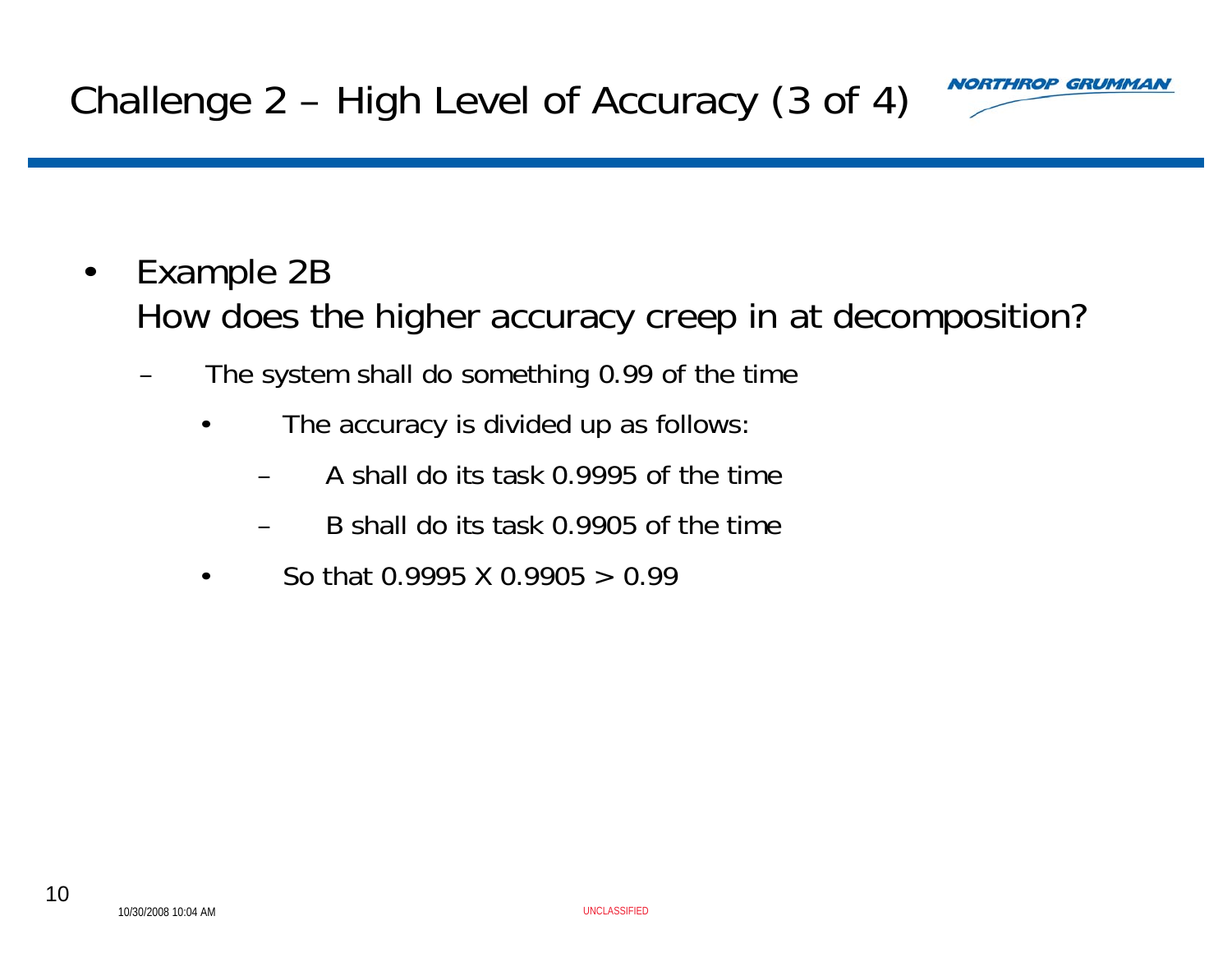

- • Therefore, the consequence & trade-off of decomposing requirements this way must be understood
	- Is the higher accuracy for each component needed?
	- With the much larger number of test runs for each component, is the system gaining a higher accuracy as a result?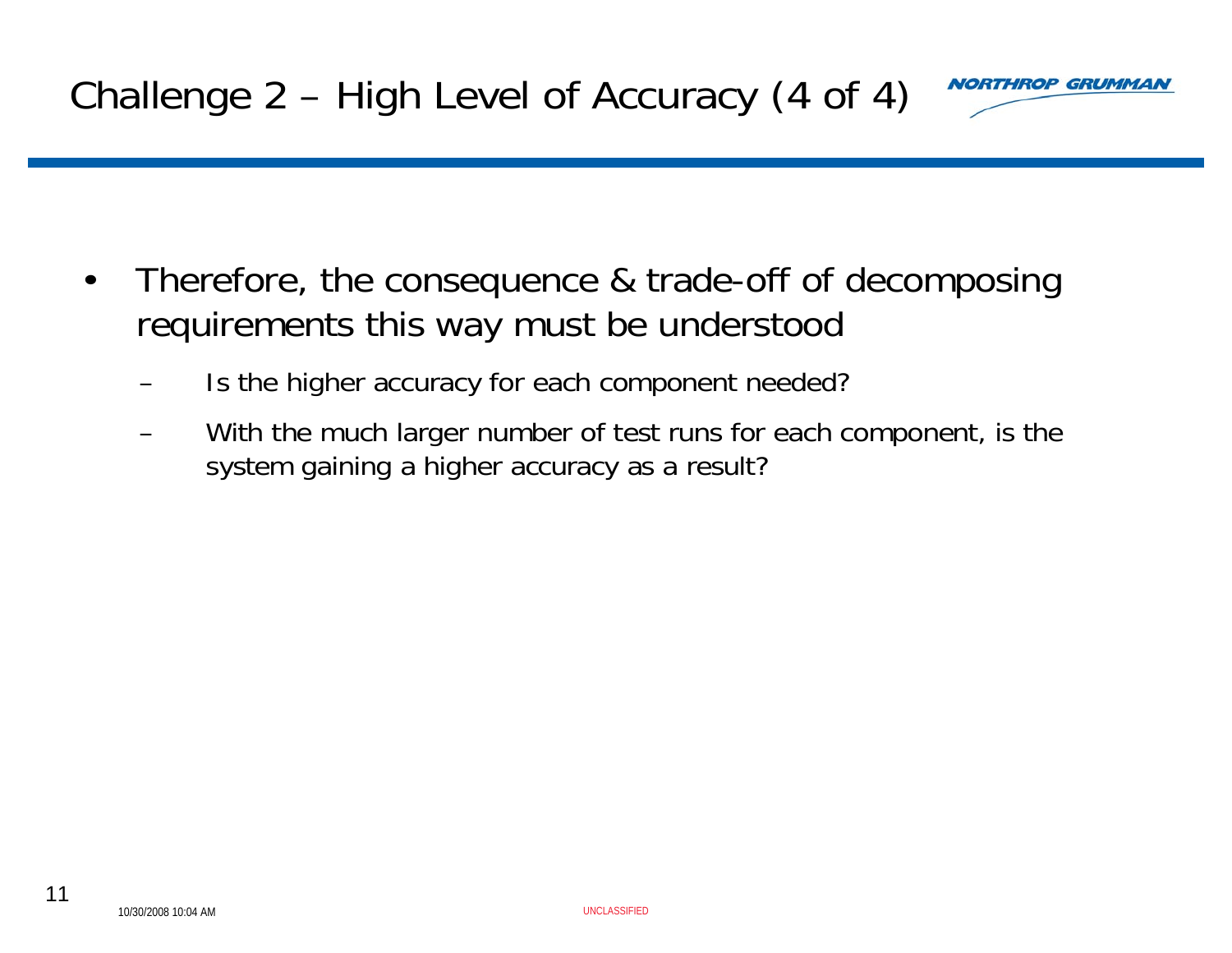

#### $\bullet$ Statistical distinction

 In order to obtain results that are statistically meaningful, larger samples are needed. Furthermore, the more the data does not follow the normal distribution, the bigger the sample size should be.



The distribution of the data measured is usually not well understood.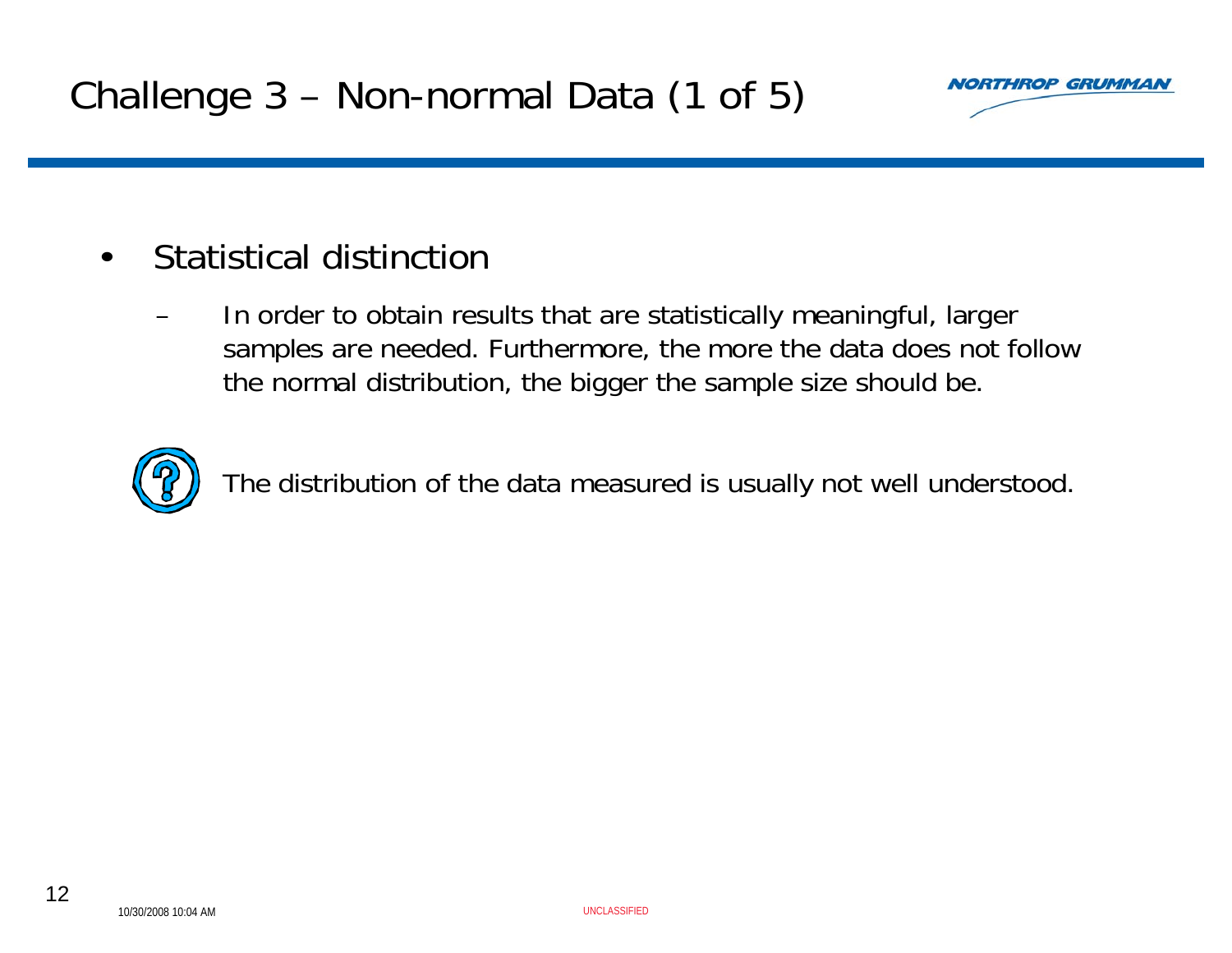### Challenge 3 – Non-normal Data (2 of 5)



- • An example of binomial distribution
	- Probability of success of each trial is 0.5 or 0.95
	- Total no. of trial is 100

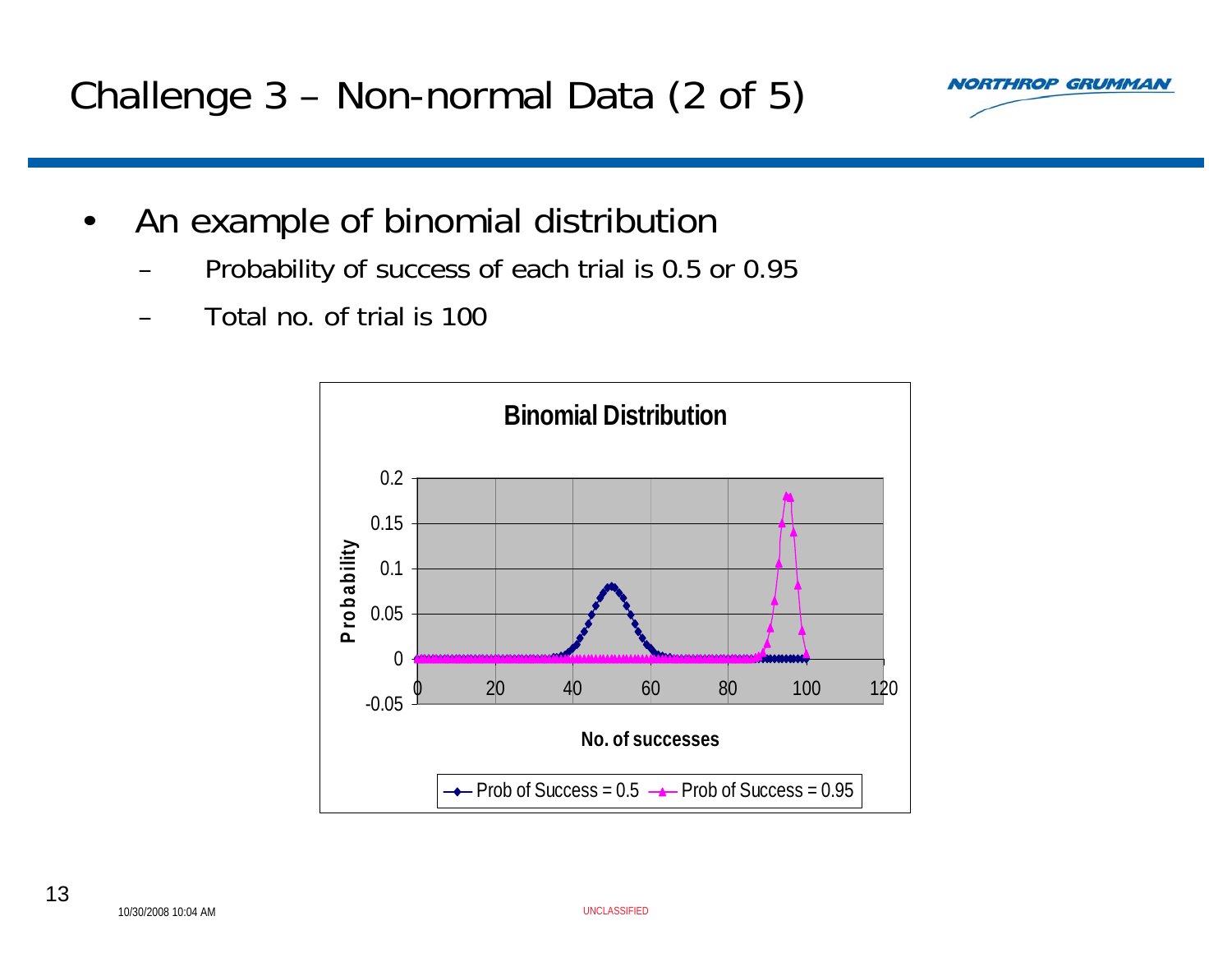

**RTHROP GRUMMAN**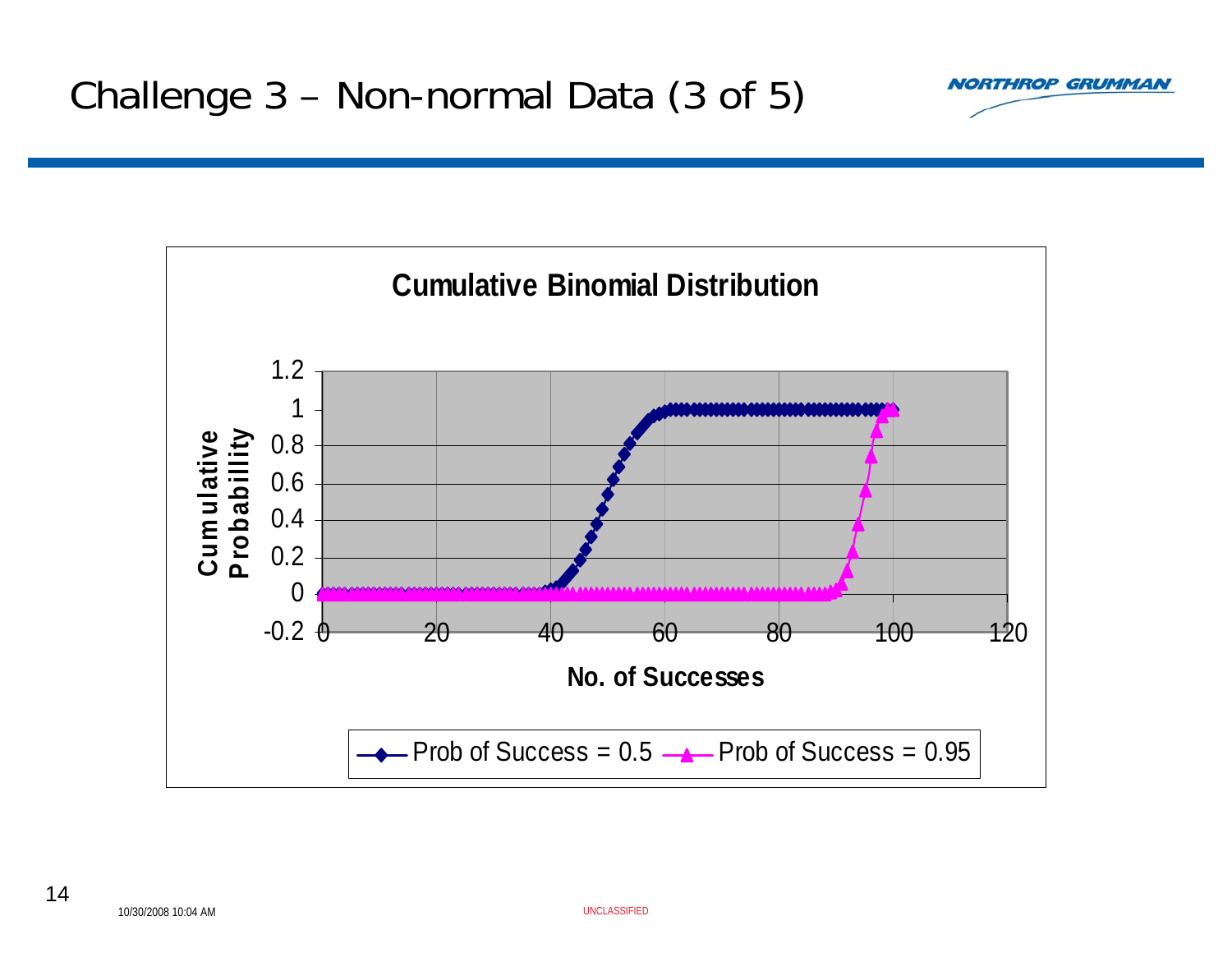Challenge 3 – Non-normal Data (4 of 5)



- • Example 3
	- The system shall do something 1/month
- • In both Examples 2 & 3, the probability of success is close to zero or one, i.e. the data is far from a normal distribution.
	- Assuming a minimum of 10 samples are needed
	- 99.99%  $\Rightarrow$  need to run test case  $(10,000 \times 10) = 100,000 \times 100$
	- $1/m$ onth  $=$  > need to run test for 10 months
	- If the requirement is on the order of 1/year, will the program ever have enough time to test the requirement?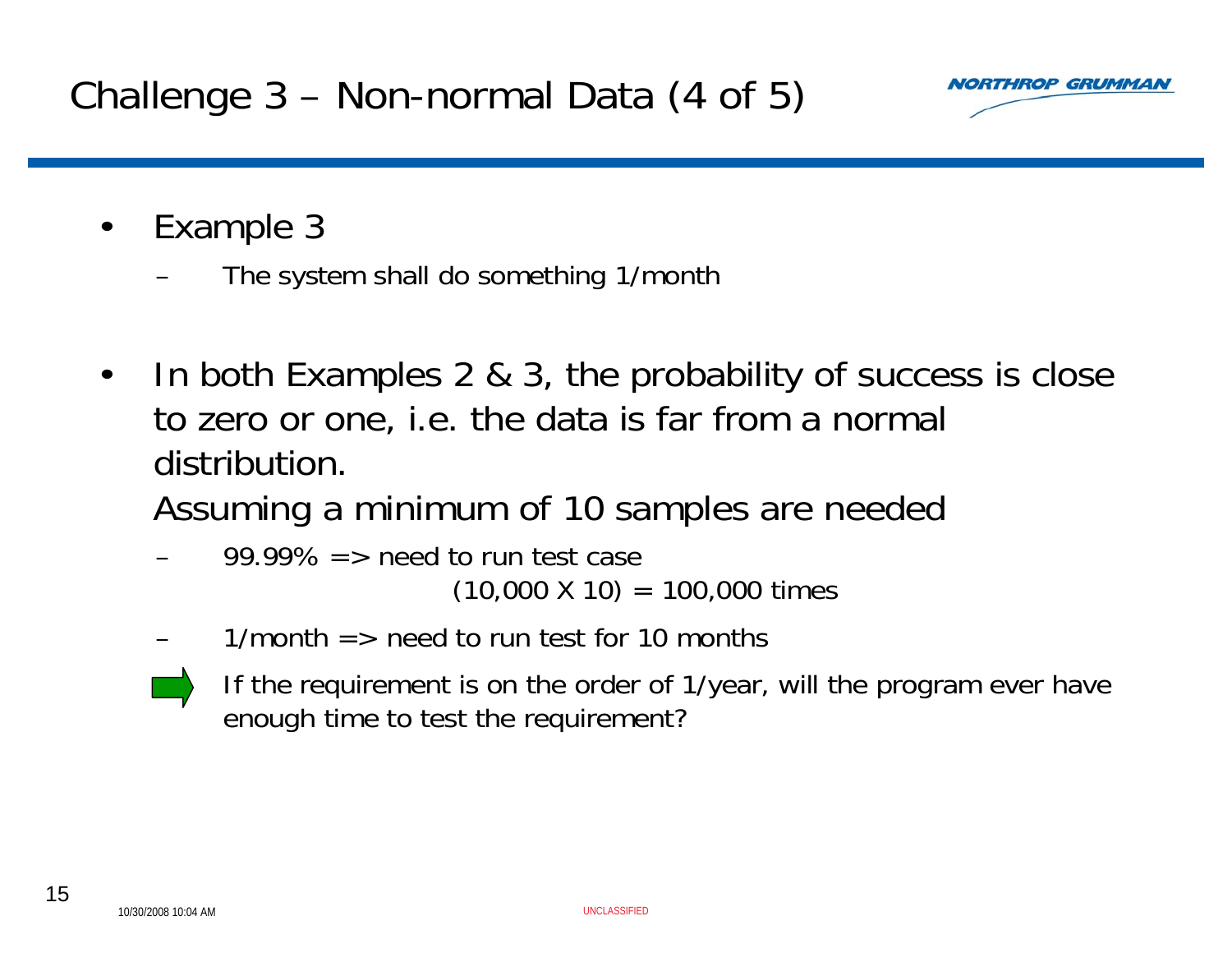### Challenge 3 – Non-normal Data (5 of 5)



- • If there are not sufficient resources to run the large no. of tests needed
	- If the requirement says  $\epsilon$  = 0.95
		- • If values measured are 0.945, 0.955 & 0.951, is it conclusive that the system meets the requirement?
- • Several possible solutions to this situation
	- Build a better system
	- Run more test cases
	- Buyer is willing to accept the risk
		- • The smaller the no. of samples, the higher the risk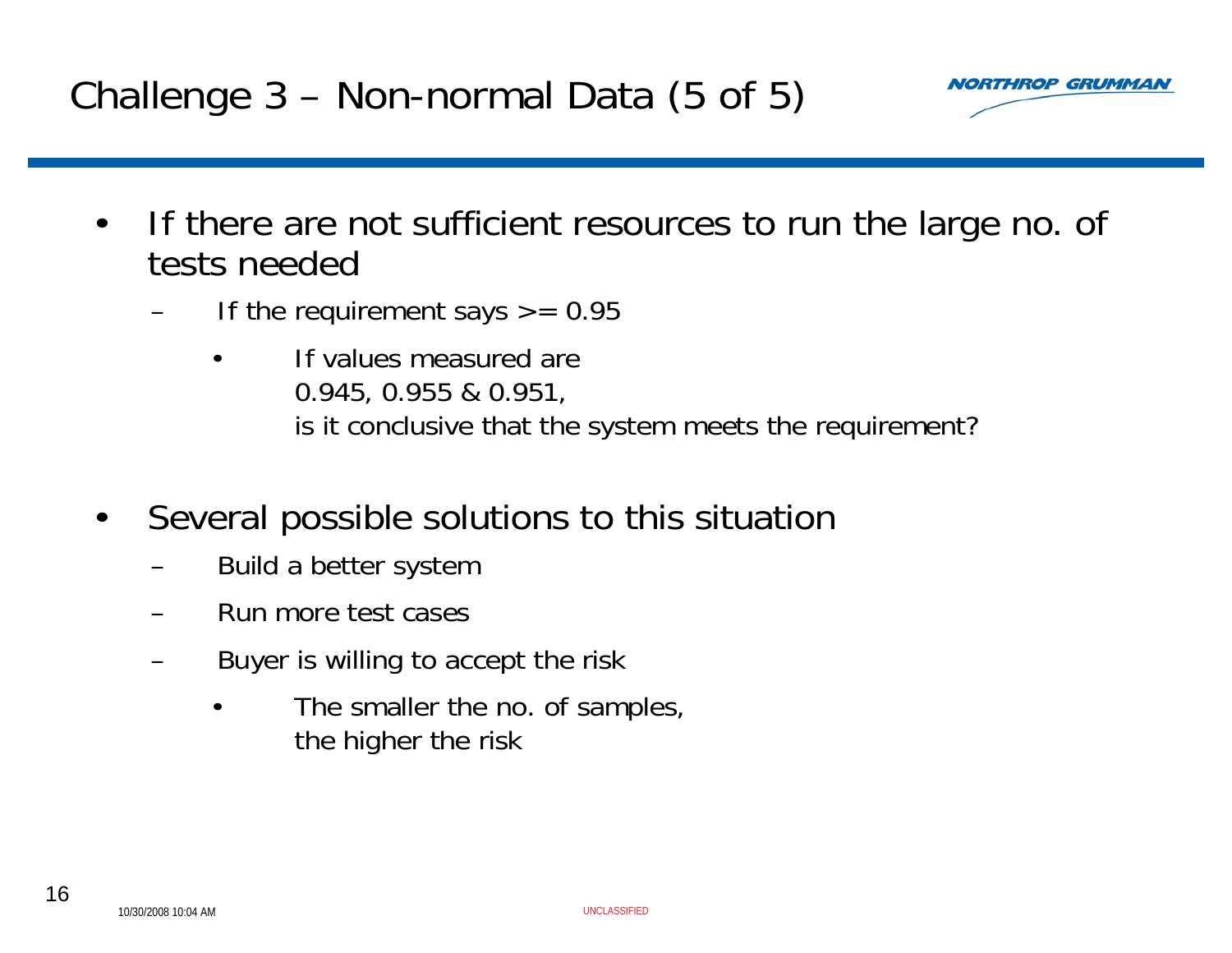

- • Limitation of Simulated Data
	- In order to verify requirements, simulated data will often be needed. However, the limitations of simulated data (or the models from which the data is created) must be understood
		- The physical system that needs to be modeled/simulated is often not well understood to the level of precision required.

E.g.

How well do we think we can simulate the weather data for the next 10 days?

How well can we simulate a coin toss & to what level of fidelity?

• In Example 2, the simulated data for testing 99.99% needs to be many times more accurate than the data for testing 99%. Therefore, the models also need to be much more accurate.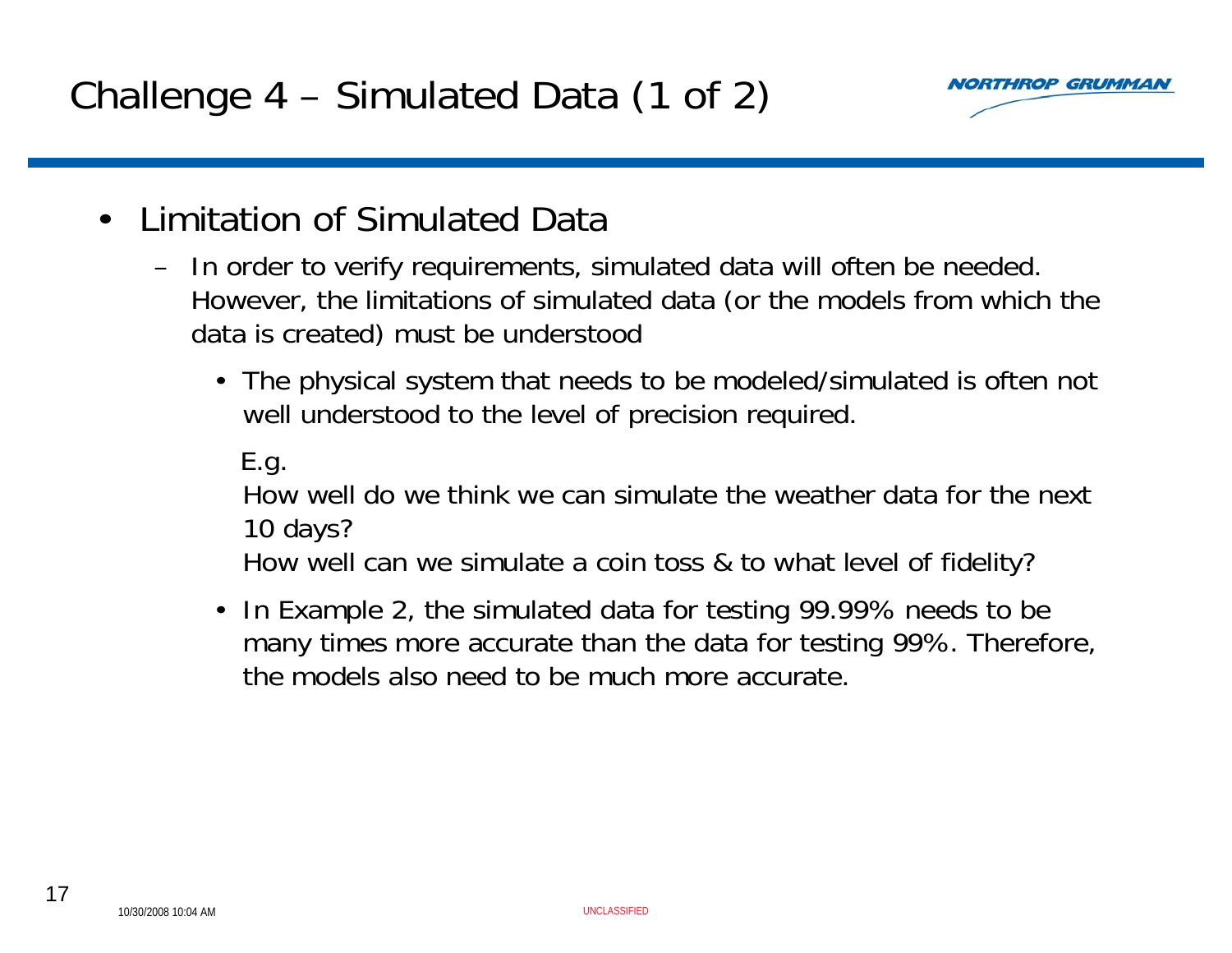

#### •Program Decision

- The program needs to decide how much resources should be spent on modeling and simulation
	- Is it worth spending a lot of resources to improve the simulated data?
	- An alternative to spending resources on simulation is to conduct verification after the system is fielded. This is also a decision that the program needs to make.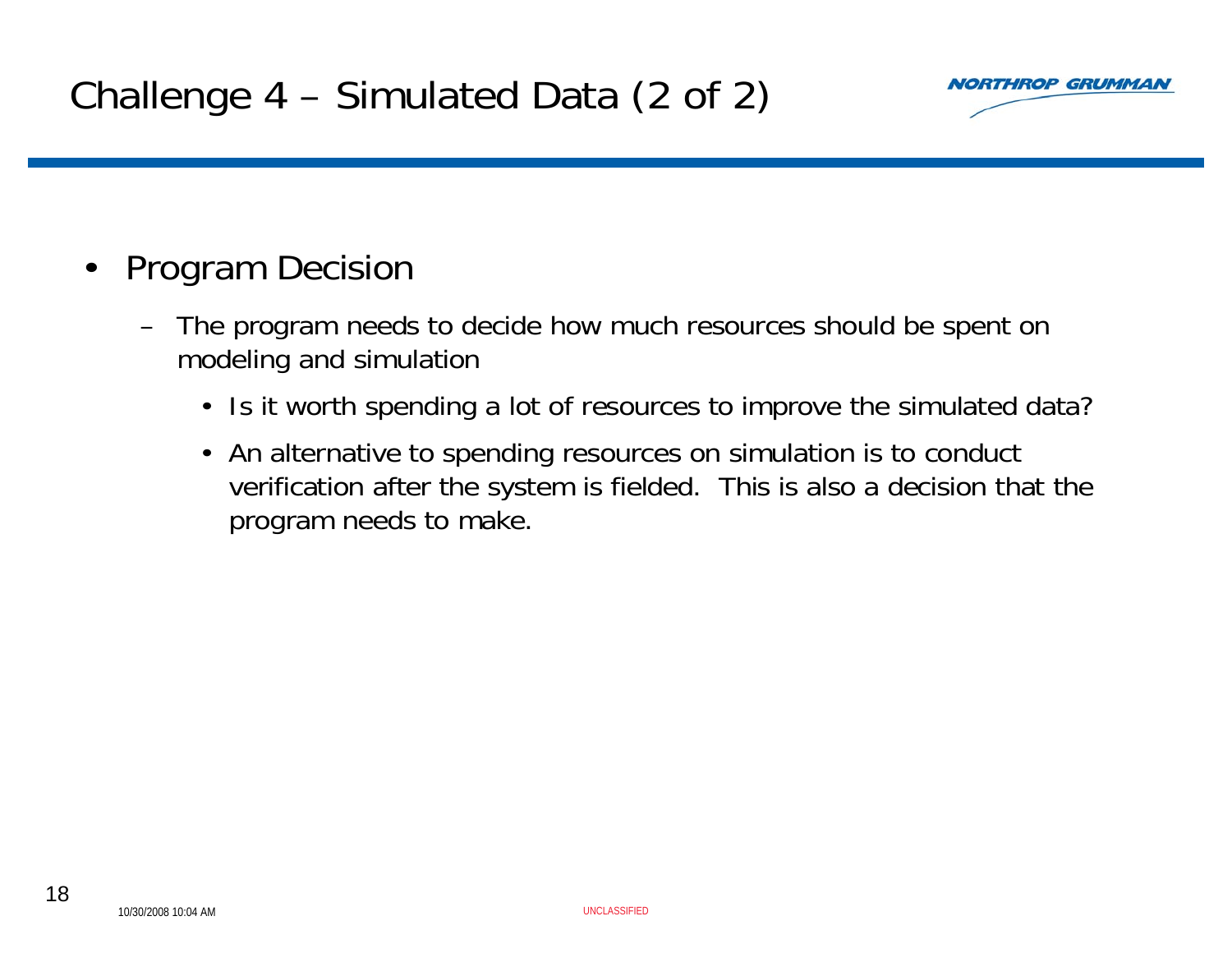

- $\bullet$  Never write requirements that are impossible to test or cost a lot to test
- $\bullet$  Get involved as early as possible
	- Try to influence upper level requirements as early as possible, so that you won't have bad parent or grandparent requirements
	- Participate in other systems engineering activities, such as architecture development, and look out for potential problems
	- The earlier a problem is discovered, the less expensive it is to fix the problem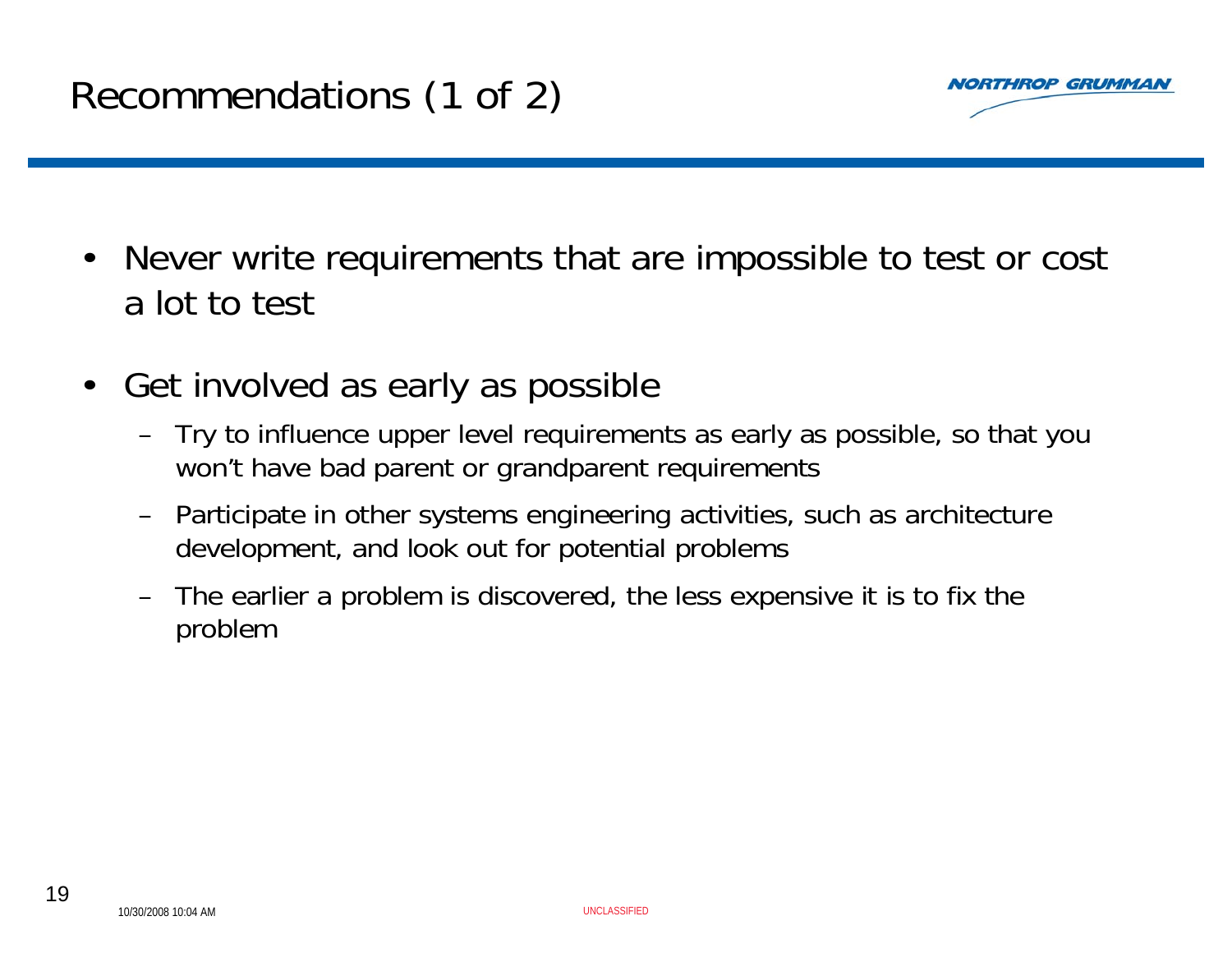### Recommendations (2 of 2)



- • If you are stuck with them, need to work with customer to find a way out, e.g.
	- Help customer to understand the
		- Problem
		- Alternatives
		- Cost vs benefit of each alternative
	- Get customer agreement on testing the system without testing individual components
		- Example 1 & 2B
	- Get customer agreement on a lower level of accuracy
		- Example 2A
	- Convince customer to accept higher risk
		- Example 3
	- Get customer agreement on testing the system after it is fielded
		- Example 4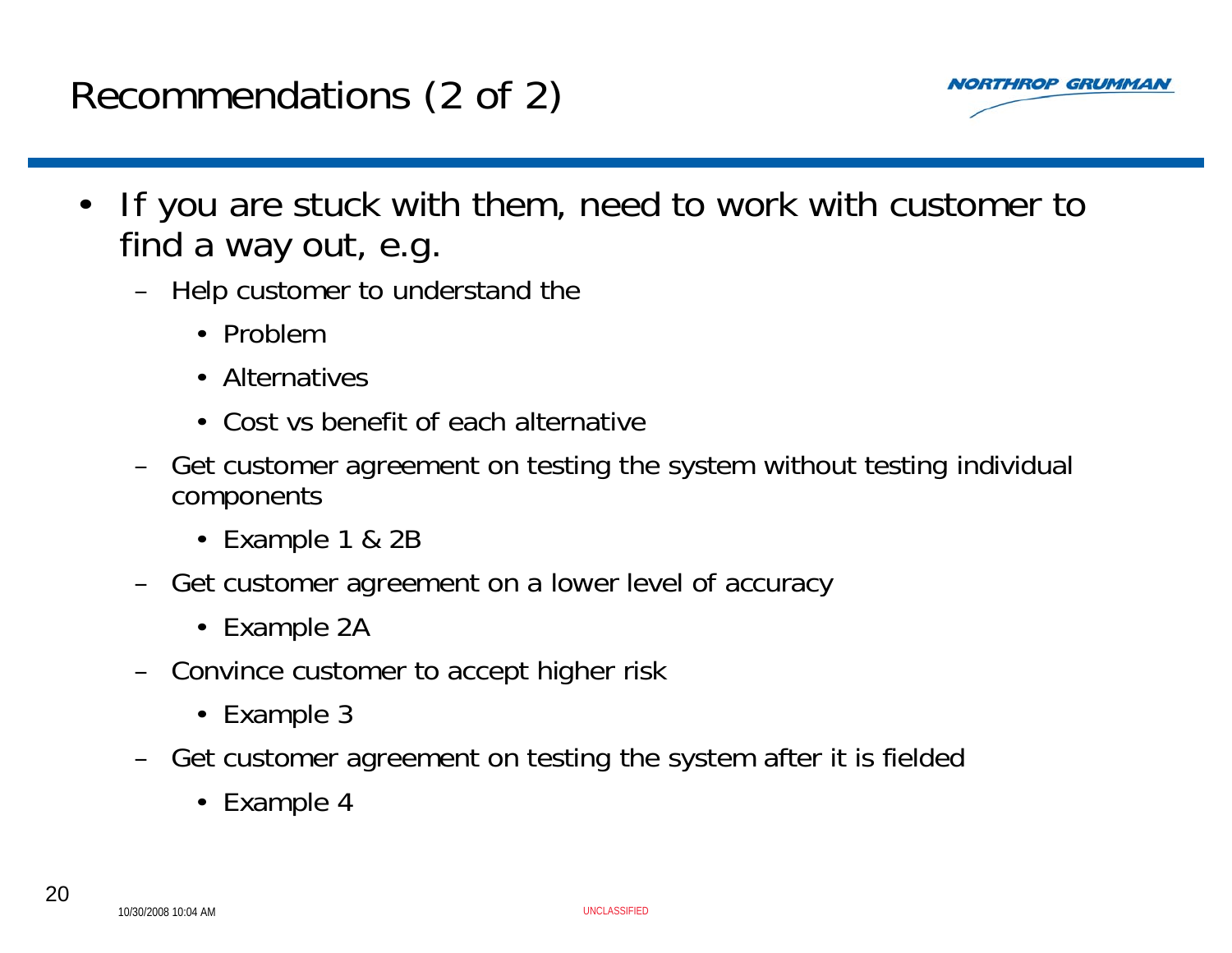### Conclusion



- • Systems/Requirements engineers need to
	- Know how to write/develop/decompose requirements, and also understand the impact of requirements written in various manners
	- Understand how the system works
	- Be proactive and get involved as early as possible
		- Be involved in higher level requirements, architecture, etc.
		- Include the effort in the BOE
	- Work with customers

- • Contact Info
	- Eliza.Siu @ ngc.com
	- 626-812-1013